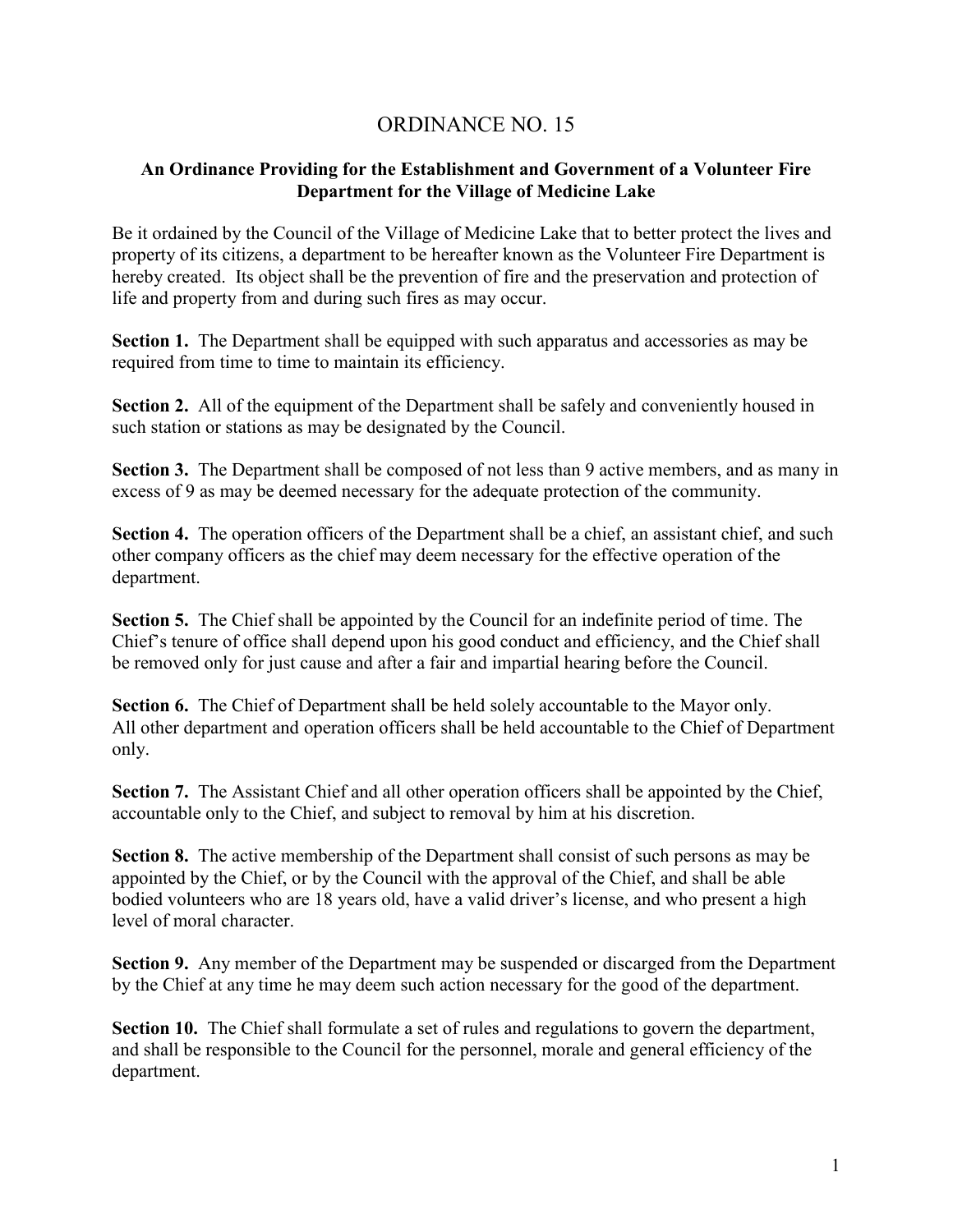**Section 11.** The Chief shall also cal the entie department together at least once each month for the purpose of conducting suitable drills in the operation and handling of equipment, first aid and rescue work, salvage, a study of buildings in the city, and all other matters generally accepted as having a bearing upon good firemanship.

**Section 12.** The department, if it so desires, may elect a President, Vice President, Secretary and Treasurer, to be known as Social Officers, Such officers may be elected in any manner for any term the membership may decide upon, and their duties shall be to arrange for and manage any or all social functions sponsored by the department. However, the functions and duties of said Social Officers shall in nowise overlap or interfere with those of the Operation Officers, who are charged with responsibility for all fire service activities of the department.

**Section 13.** The Chief of the fire department is hereby required to cause inspections to be made of all buildings within the Village of Medicine Lake with the exception of those used exclusively for residential purposes, not less than twice each year, and to serve written notice upon the owner to date, within a specified time, any and all fire hazards that may be found therein.

Section 14. Any citizen so served with an order to abate any fire hazard or hazards, shall comply with said order and promptly notify the Chief.

**Section 15.** No unauthorized person shall ride upon, race with, trail or follow within 600 feet, any apparatus belonging to the fire department when actively responding to a fire alarm.

**Section 16.** No person shall drive any vehicle over a fire hose except upon specific orders from the Chief of Department, and then only with due caution.

**Section 17.** All personal cars of fire department members shall have right-of-way over all other traffic when responding to a fire alarm. Firemen's cars to be designated as such, if necessary.

**Section 18.** No person shall park any vehicle of any description or place any material or obstruction within twenty feet of the trance to any fire station, or within fifteen feet of any fire hydrant or fire cistern, nor park any vehicle within three hundred feet of a fire.

**Section 19.** No person shall nlaliciously sound a false fire alarm.

**Section 20.** No or persons shall use any fire apparatus or equipment for any private purpose, nor shall any person wilfully and without proper authority remove, take away, keep or conceal any tool, appliance or other article used in any way by the fire department.

**Section 21.** Any person violating the provisions Sections 14-l5-16-l7-18-19 or 20 shall, upon conviction in the Police Court of this city, or before a Justice of the Peace, pay a fine not less than \$100.00 and no more than \$500.00.

**Section 22.** All regularly appointed members of the Fire Department are hereby given the necessary special police powers for the purpose of enforcing the provisions of this ordinance.